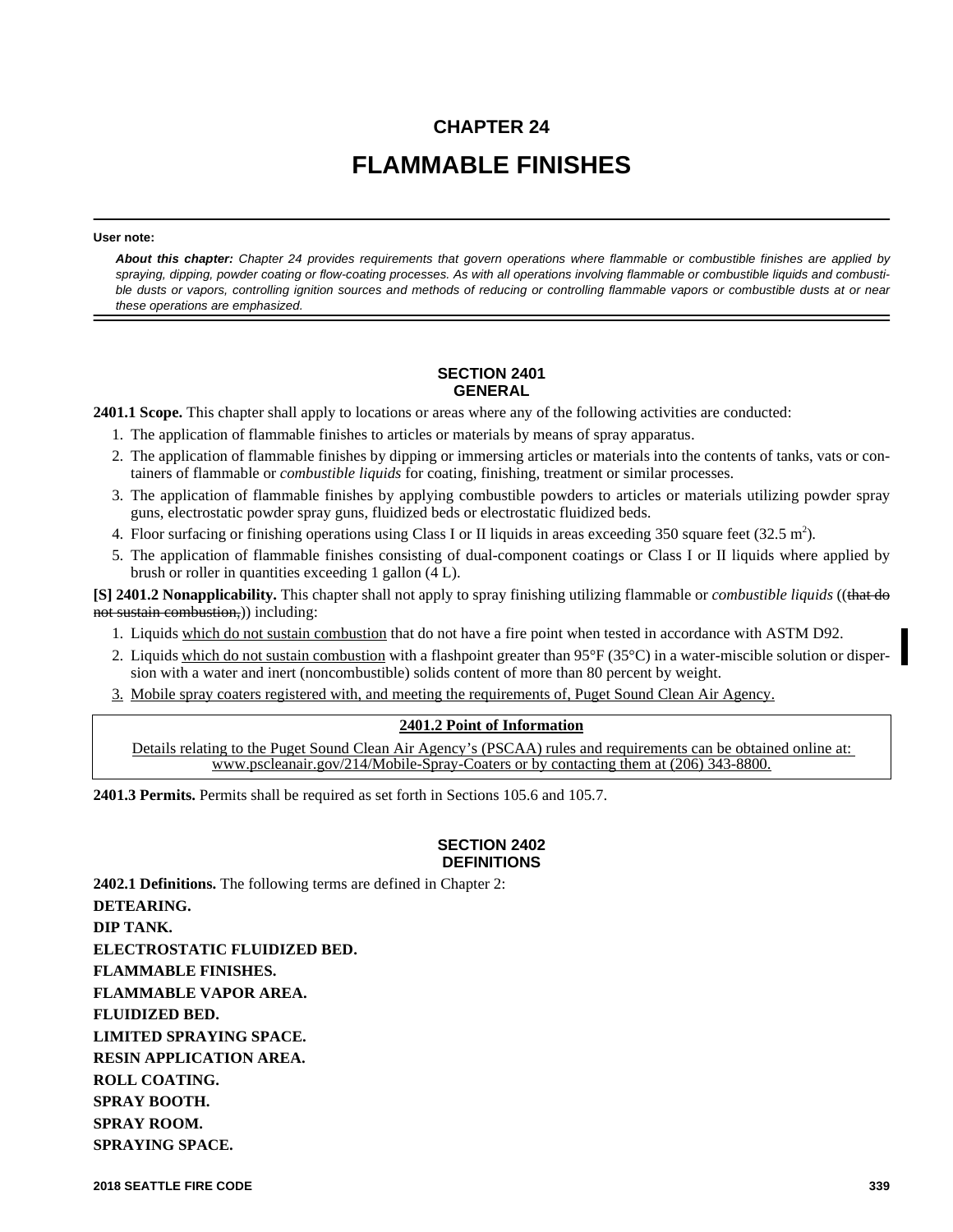#### **SECTION 2403 PROTECTION OF OPERATIONS**

**2403.1 General.** Operations covered by this chapter shall be protected as required by Sections 2403.2 through 2403.4.4.

**2403.2 Sources of ignition.** Protection against sources of ignition shall be provided in accordance with Sections 2403.2.1 through 2403.2.8.

**2403.2.1 Electrical wiring and equipment.** Electrical wiring and equipment shall comply with this chapter and NFPA 70.

**2403.2.1.1 Flammable vapor areas.** Electrical wiring and equipment in flammable vapor areas shall be of an explosionproof type *approved* for use in such hazardous locations. Such areas shall be considered to be Class I, Division 1 or Class II, Division 1 hazardous locations in accordance with NFPA 70.

**2403.2.1.2 Areas subject to deposits of residues.** Electrical equipment, flammable vapor areas or drying operations that are subject to splashing or dripping of liquids shall be specifically *approved* for locations containing deposits of readily ignitable residue and explosive vapors.

#### **Exceptions:**

- 1. This provision shall not apply to wiring in rigid conduit, threaded boxes or fittings not containing taps, splices or terminal connections.
- 2. This provision shall not apply to electrostatic equipment allowed by Section 2407.

In resin application areas, electrical wiring and equipment that is subject to deposits of combustible residues shall be *listed* for such exposure and shall be installed as required for hazardous (classified) locations. Electrical wiring and equipment not subject to deposits of combustible residues shall be installed as required for ordinary hazard locations.

**2403.2.1.3 Areas adjacent to spray booths.** Electrical wiring and equipment located outside of, but within 3 feet (914 mm) of openings in a spray booth or a spray room, shall be *approved* for Class I, Division 2 or Class II, Division 2 hazardous locations, whichever is applicable.

**2403.2.1.4 Areas subject to overspray deposits.** Electrical equipment in flammable vapor areas located such that deposits of combustible residues could readily accumulate thereon shall be specifically *approved* for locations containing deposits of readily ignitable residue and *explosive* vapors in accordance with NFPA 70.

#### **Exceptions:**

- 1. Wiring in rigid conduit.
- 2. Boxes or fittings not containing taps, splices or terminal connections.
- 3. Equipment allowed by Sections 2404 and 2407 and Chapter 30.

**2403.2.2 Open flames and sparks.** Open flames and spark-producing devices shall not be located in flammable vapor areas and shall not be located within 20 feet (6096 mm) of such areas unless separated by a permanent partition.

**Exception:** Drying and baking apparatus complying with Section 2404.6.1.2.

**2403.2.3 Hot surfaces.** Heated surfaces having a temperature sufficient to ignite vapors shall not be located in flammable vapor areas*.* Space-heating appliances, steam pipes or hot surfaces in a flammable vapor area shall be located such that they are not subject to accumulation of deposits of combustible residues.

**Exception:** Drying apparatus complying with Section 2404.6.1.2.

**2403.2.4 Equipment enclosures.** Equipment or apparatus that is capable of producing sparks or particles of hot metal that would fall into a flammable vapor area shall be totally enclosed.

**2403.2.5 Grounding.** Metal parts of spray booths, exhaust ducts and piping systems conveying Class I or II liquids shall be electrically grounded in accordance with NFPA 70. Metallic parts located in resin application areas, including but not limited to exhaust ducts, ventilation fans, spray application equipment, workpieces and piping, shall be electrically grounded.

**2403.2.6 Smoking prohibited.** Smoking shall be prohibited in flammable vapor areas and hazardous materials storage rooms associated with flammable finish processes. "No Smoking" signs complying with Section 310 shall be conspicuously posted in such areas.

**2403.2.7 Welding warning signs.** Welding, cutting and similar spark-producing operations shall not be conducted in or adjacent to flammable vapor areas or dipping or coating operations unless precautions have been taken to provide safety. Conspicuous signs with the following warning shall be posted in the vicinity of *flammable vapor areas*, dipping operations and paint storage rooms:

#### NO WELDING

#### THE USE OF WELDING OR CUTTING EQUIPMENT IN OR NEAR THIS AREA IS DANGEROUS BECAUSE OF FIRE AND EXPLOSION HAZARDS. WELDING AND CUTTING SHALL BE DONE ONLY UNDER THE SUPERVISION OF THE PERSON IN CHARGE.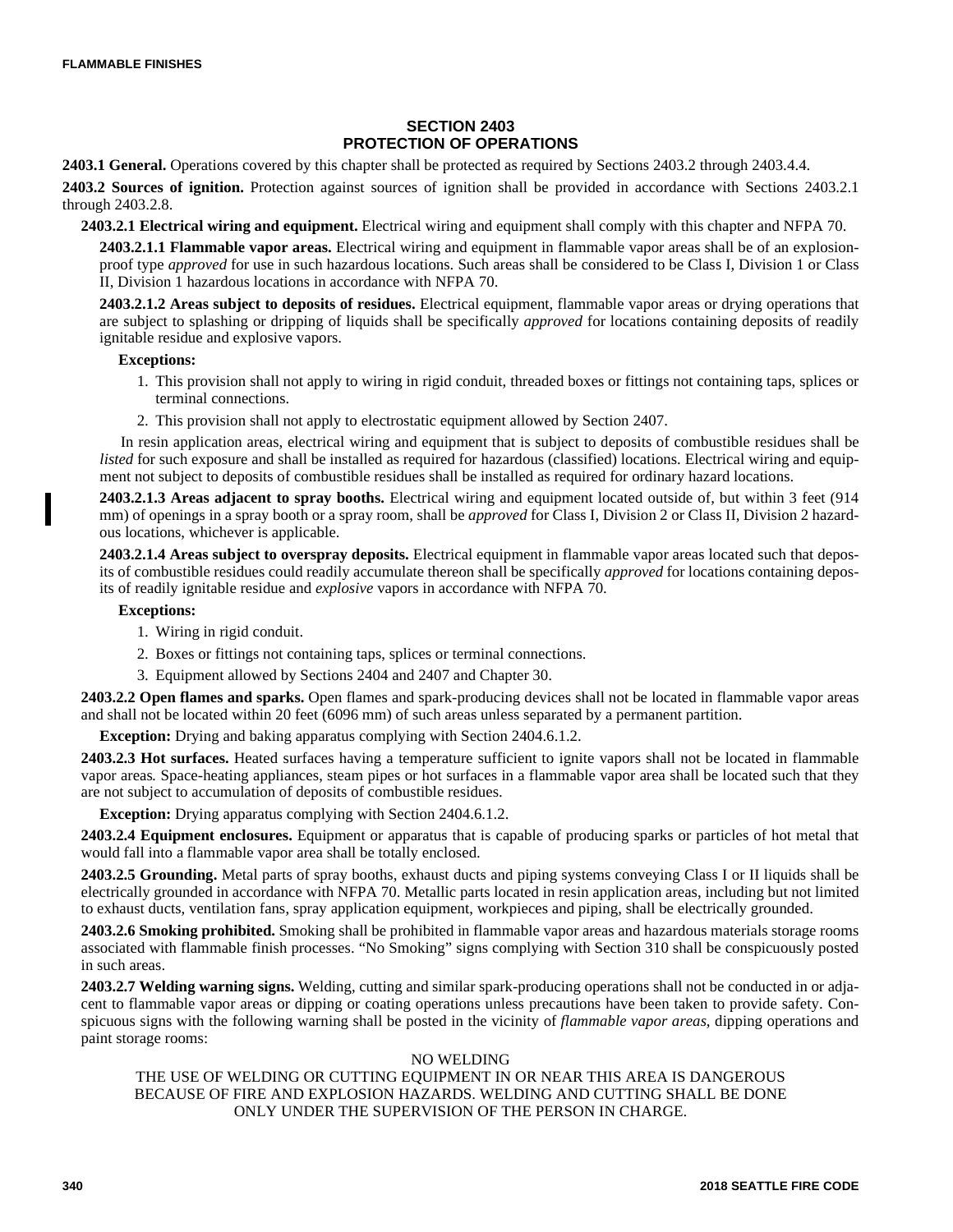**2403.2.8 Powered industrial trucks.** Powered industrial trucks used in electrically classified areas shall be *listed* for such use.

**2403.3 Storage, use and handling of flammable and combustible liquids.** The storage, use and handling of flammable and *combustible liquids* shall be in accordance with this section and Chapter 57.

**2403.3.1 Use.** Containers supplying spray nozzles shall be of a closed type or provided with metal covers that are kept closed. Containers not resting on floors shall be on noncombustible supports or suspended by wire cables. Containers supplying spray nozzles by gravity flow shall not exceed 10 gallons (37.9 L) in capacity.

**2403.3.2 Valves.** Containers and piping to which a hose or flexible connection is attached shall be provided with a shutoff valve at the connection. Such valves shall be kept shut when hoses are not in use.

**2403.3.3 Pumped liquid supplies.** Where flammable or *combustible liquids* are supplied to spray nozzles by positive displacement pumps, pump discharge lines shall be provided with an *approved* relief valve discharging to pump suction or a safe detached location.

**2403.3.4 Liquid transfer.** Where a flammable mixture is transferred from one portable container to another, a bond shall be provided between the two containers. Not less than one container shall be grounded. Piping systems for Class I and II liquids shall be permanently grounded.

**2403.3.5 Class I liquids as solvents.** Class I liquids used as solvents shall be used in spray gun and equipment cleaning machines that have been *listed* and *approved* for such purpose or shall be used in spray booths or spray rooms in accordance with Sections 2403.3.5.1 and 2403.3.5.2.

**2403.3.5.1 Listed devices.** Cleaning machines for spray guns and equipment shall not be located in areas open to the public and shall be separated from ignition sources in accordance with their listings or by a distance of 3 feet (914 mm), whichever is greater. The quantity of solvent used in a machine shall not exceed the design capacity of the machine.

**2403.3.5.2 Within spray booths and spray rooms.** Where solvents are used for cleaning spray nozzles and auxiliary equipment within spray booths and spray rooms, the ventilating equipment shall be operated during cleaning.

**2403.3.6 Class II and III liquids.** Solvents used outside of spray booths, spray rooms or *listed* and *approved* spray gun and equipment cleaning machines shall be restricted to Class II and III liquids.

**2403.4 Operations and maintenance.** *Flammable vapor areas*, exhaust fan blades and exhaust ducts shall be kept free from the accumulation of deposits of combustible residues. Where excessive residue accumulates in such areas, spraying operations shall be discontinued until conditions are corrected.

**2403.4.1 Tools.** Scrapers, spuds and other tools used for cleaning purposes shall be constructed of nonsparking materials.

**2403.4.2 Residue.** Residues removed during cleaning and debris contaminated with residue shall be immediately removed from the premises and properly disposed.

**2403.4.3 Waste cans.** *Approved* metal waste cans equipped with self-closing lids shall be provided wherever rags or waste are impregnated with finishing material. Such rags and waste shall be deposited therein immediately after being utilized. The contents of waste cans shall be properly disposed of not less than once daily and at the end of each shift.

**2403.4.4 Solvent recycling.** Solvent distillation equipment used to recycle and clean dirty solvents shall comply with Section 5705.4.

#### **SECTION 2404 SPRAY FINISHING**

**2404.1 General.** The application of flammable or *combustible liquids* by means of spray apparatus in continuous or intermittent processes shall be in accordance with the requirements of Sections 2403 and 2404.2 through 2404.9.4.

**[S] 2404.2 Location of spray-finishing operations.** Spray-finishing operations conducted in buildings used for Group A, E, I or R occupancies shall be located in a spray room protected with an *approved automatic sprinkler system* installed in accordance with Section 903.3.1.1 and separated vertically and horizontally from the remainder of the building by *fire barrier* walls and horizontal assemblies with not less than a 1-hour *fire-resistance rating* in accordance with the *International Building Code*. In other occupancies, spray-finishing operations shall be conducted in a spray room, spray booth or limited spraying space *approved* for such use.

#### **Exceptions:**

- 1. Automobile undercoating spray operations and spray-on automotive lining operations conducted in areas with *approved* natural or mechanical ventilation shall be exempt from the provisions of Section 2404 when *approved* and where utilizing Class IIIA or IIIB *combustible liquids*.
- 2. In buildings other than Group A, E, I or R occupancies, *approved* limited spraying space in accordance with Section 2404.9.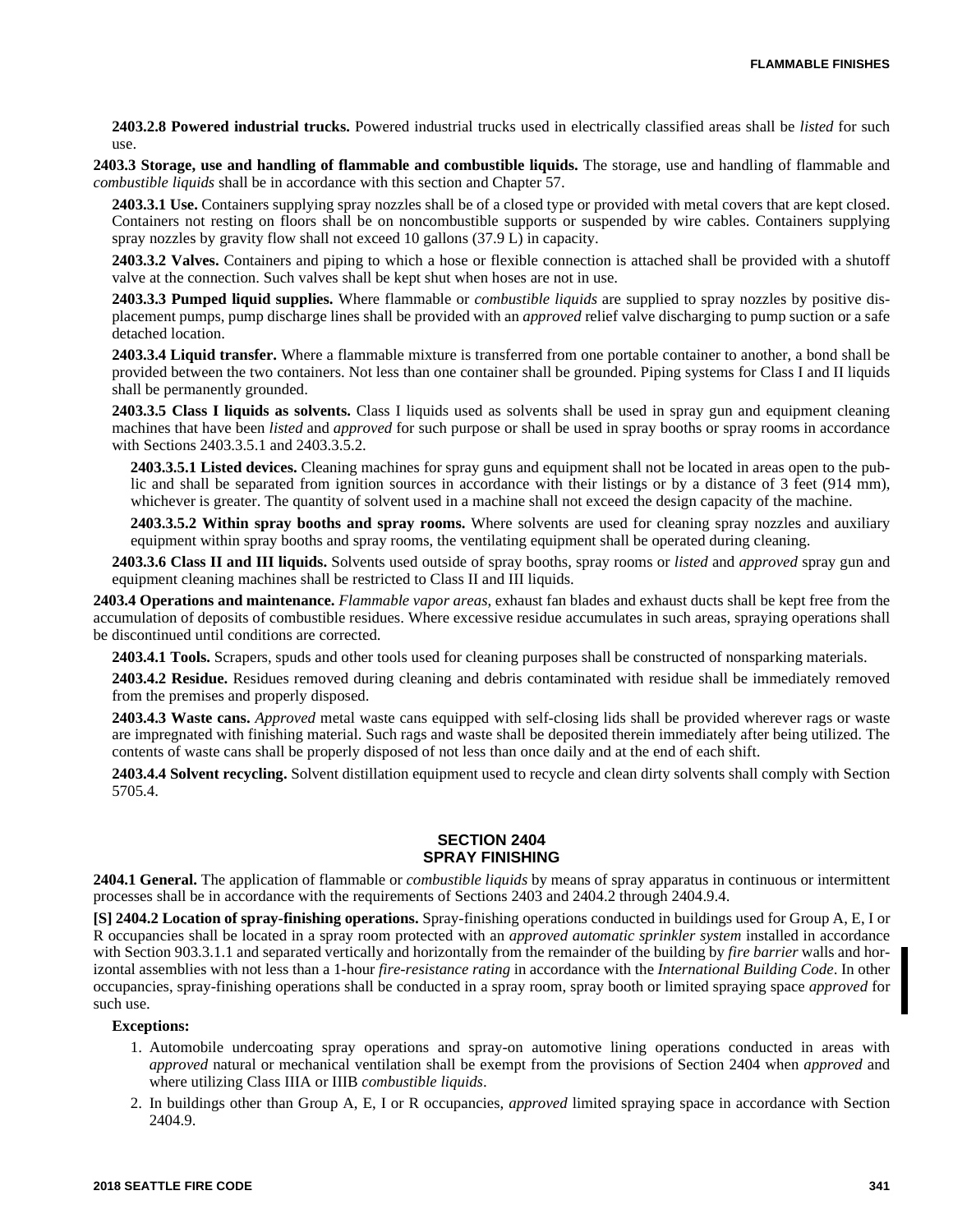3. Resin application areas used for manufacturing of reinforced plastics complying with Section 2409 shall not be required to be located in a spray room, spray booth or spraying space.

Spray-finishing operations are allowed in basements only if confined to either an *approved* spray booth or an *approved* spray room protected by an *approved* automatic fire sprinkler system and if such basement is protected throughout by an *approved* automatic sprinkler system in accordance with Chapter 9.

**2404.3 Design and construction.** Design and construction of spray rooms, spray booths and spray spaces shall be in accordance with Sections 2404.3.1 through 2404.3.3.1.

**2404.3.1 Spray rooms.** Spray rooms shall be constructed and designed in accordance with **Section** 416 of the *International Building Code* and Section 2404.3.2 of this code, and shall comply with Sections 2404.4 through 2404.8 of this code.

**2404.3.2 Floor.** Combustible floor construction in spray rooms shall be covered by *approved,* noncombustible, nonsparking material, except where combustible coverings, including but not limited to thin paper or plastic and strippable coatings, are utilized over noncombustible materials to facilitate cleaning operations in spray rooms.

**2404.3.3 Spray booths.** The design and construction of spray booths shall be in accordance with Sections 2404.3.3.1 through 2404.3.3.6, Sections 2404.4 through 2404.8 and NFPA 33.

**2404.3.3.1 Construction.** Spray booths shall be constructed of *approved* noncombustible materials. Aluminum shall not be used. Where walls or ceiling assemblies are constructed of sheet metal, single-skin assemblies shall be not thinner than 0.0478 inch (18 gage) (1.2 mm) and each sheet of double-skin assemblies shall be not thinner than 0.0359 inch (20 gage) (0.9 mm). Structural sections of spray booths are allowed to be sealed with latex-based or similar caulks and sealants.

**2404.3.3.2 Surfaces.** The interior surfaces of spray booths shall be smooth; shall be constructed so as to permit the free passage of exhaust air from all parts of the interior, and to facilitate washing and cleaning; and shall be designed to confine residues within the booth. Aluminum shall not be used.

**2404.3.3.3 Floor.** Combustible floor construction in spray booths shall be covered by *approved*, noncombustible, nonsparking material, except where combustible coverings, including but not limited to thin paper or plastic and strippable coatings, are utilized over noncombustible materials to facilitate cleaning operations in spray booths.

**2404.3.3.4 Means of egress.** *Means of egress* shall be provided in accordance with Chapter 10.

**Exception:** *Means of egress* doors from premanufactured spray booths shall be not less than 30 inches (762 mm) in width by 80 inches (2032 mm) in height.

**2404.3.3.5 Clear space.** Spray booths shall be installed so that all parts of the booth are able to be accessed for cleaning. A clear space of not less than 3 feet (914 mm) shall be maintained on all sides of the spray booth. This clear space shall be kept free of any storage or combustible construction.

#### **Exceptions:**

- 1. This requirement shall not prohibit locating a spray booth closer than 3 feet (914 mm) to or directly against an interior partition, wall or floor/ceiling assembly that has a *fire-resistance rating* of not less than 1 hour, provided that the spray booth can be adequately maintained and cleaned.
- 2. This requirement shall not prohibit locating a spray booth closer than 3 feet (914 mm) to an exterior wall or a roof assembly, provided that the wall or roof is constructed of noncombustible material and the spray booth can be adequately maintained and cleaned.

**2404.3.3.6 Size.** The aggregate area of spray booths in a building shall not exceed the lesser of 10 percent of the area of any floor of a building or the basic area allowed for a Group H-2 occupancy without area increases, as set forth in the *International Building Code*. The area of an individual spray booth in a building shall not exceed the lesser of the aggregate size limit or  $1,500$  square feet (139 m<sup>2</sup>).

**Exception:** One individual booth not exceeding 500 square feet (46 m<sup>2</sup>).

**2404.3.4 Spraying spaces.** Spraying spaces shall be designed and constructed in accordance with the *International Building Code*, and Section 2404.3.4.1 and Sections 2404.4 through 2404.8 of this code.

**2404.3.4.1 Floor.** Combustible floor construction in spraying spaces shall be covered by *approved*, noncombustible, nonsparking material, except where combustible coverings, such as thin paper or plastic and strippable coatings, are utilized over noncombustible materials to facilitate cleaning operations in spraying spaces.

**2404.4 Fire protection.** Spray booths and spray rooms shall be protected by an *approved* automatic fire-extinguishing system complying with Chapter 9. Protection shall extend to exhaust plenums, exhaust ducts and both sides of dry filters where such filters are used.

**2404.4.1 Fire extinguishers.** Portable fire extinguishers complying with Section 906 shall be provided for spraying areas in accordance with the requirements for an extra (high) hazard occupancy.

**2404.5 Housekeeping, maintenance and storage of hazardous materials.** Housekeeping, maintenance, storage and use of hazardous materials shall be in accordance with Sections 2403.3, 2403.4, 2404.5.1 and 2404.5.2.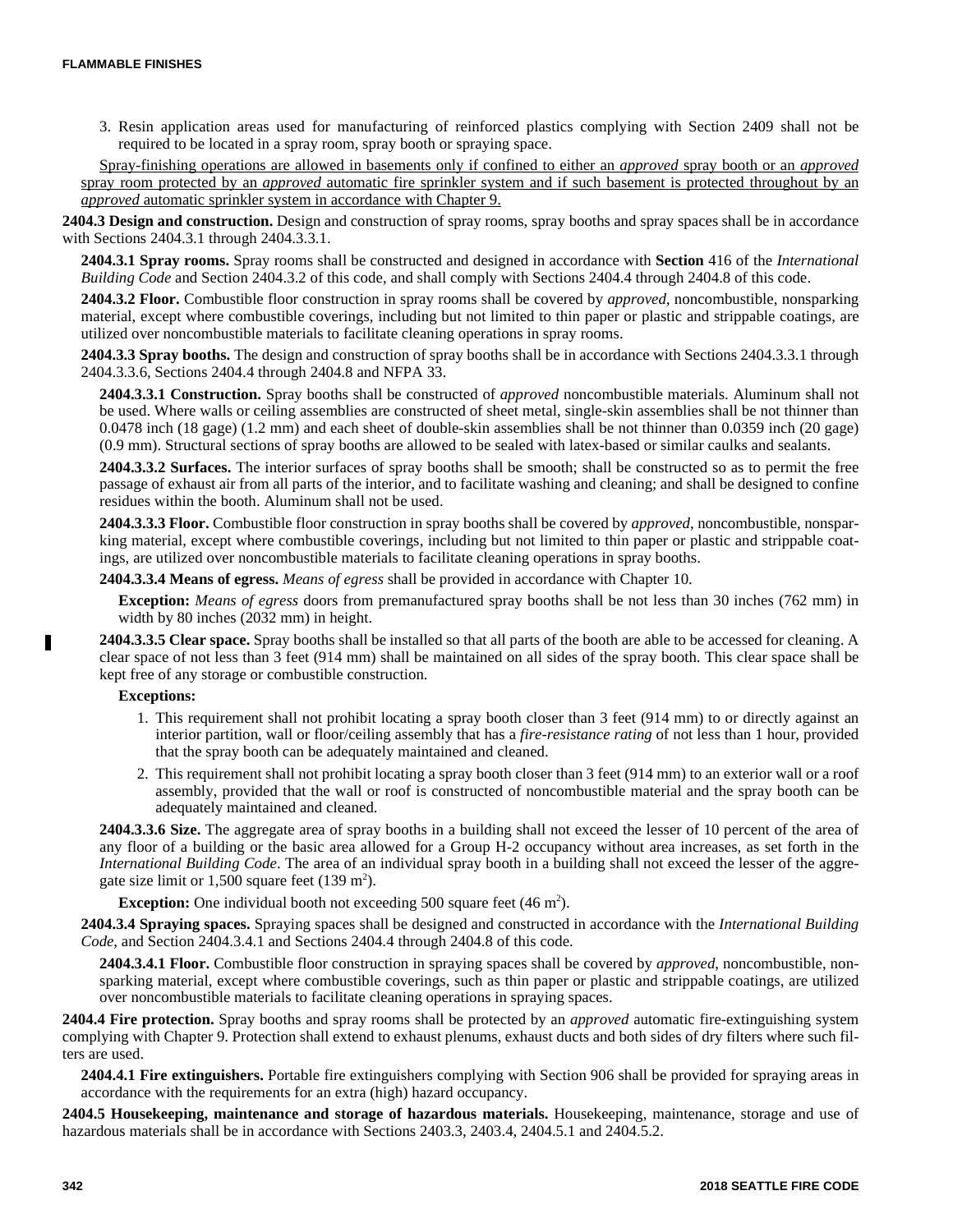**2404.5.1 Different coatings.** Spray booths, spray rooms and spraying spaces shall not be alternately utilized for different types of coating materials where the combination of materials is conducive to spontaneous ignition, unless all deposits of one material are removed from the booth, room or space and exhaust ducts prior to spraying with a different material.

**2404.5.2 Protection of sprinklers.** Automatic sprinklers installed in *flammable vapor areas* shall be protected from the accumulation of residue from spraying operations in an *approved* manner. Bags used as a protective covering shall be 0.003-inchthick (0.076 mm) polyethylene or cellophane or shall be thin paper. Automatic sprinklers contaminated by overspray particles shall be replaced with new automatic sprinklers.

**2404.6 Sources of ignition.** Control of sources of ignition shall be in accordance with Section 2403.2 and Sections 2404.6.1 through 2404.6.2.4.

**2404.6.1 Drying operations.** Spray booths and spray rooms shall not be alternately used for the purpose of drying by arrangements or methods that could cause an increase in the surface temperature of the spray booth or spray room except in accordance with Sections 2404.6.1.1 and 2404.6.1.2. Except as specifically provided in this section, drying or baking units utilizing a heating system having open flames or that are capable of producing sparks shall not be installed in a *flammable vapor areas*.

**2404.6.1.1 Spraying procedure.** The spraying procedure shall use low-volume spray application.

**2404.6.1.2 Drying apparatus.** Fixed drying apparatus shall comply with this chapter and the applicable provisions of Chapter 30. Where recirculation ventilation is provided in accordance with Section 2404.7.2, the heating system shall not be within the recirculation air path.

**2404.6.1.2.1 Interlocks.** The spraying apparatus, drying apparatus and ventilating system for the spray booth or spray room shall be equipped with interlocks arranged to accomplish all of the following:

- 1. Prevent operation of the spraying apparatus while drying operations are in progress.
- 2. Where the drying apparatus is located in the spray booth or spray room, prevent operation of the drying apparatus until a timed purge of spray vapors from the spray booth or spray room is complete. This purge time shall be based on completing not fewer than four air changes of spray booth or spray room volume or for a period of not less than 3 minutes, whichever is greater.
- 3. Have the ventilating system maintain a safe atmosphere within the spray booth or spray room during the drying process and automatically shut off drying apparatus in the event of a failure of the ventilating system.
- 4. Shut off the drying apparatus automatically if the air temperature within the booth exceeds  $200^{\circ}F (93^{\circ}C)$ .

**2404.6.1.2.2 Portable infrared apparatus.** Where a portable infrared drying apparatus is used, electrical wiring and portable infrared drying equipment shall comply with NFPA 70. Electrical equipment located within 18 inches (457 mm) of floor level shall be *approved* for Class I, Division 2 hazardous locations. Metallic parts of drying apparatus shall be electrically bonded and grounded. During spraying operations, portable drying apparatus and electrical connections and wiring thereto shall not be located within spray booths, spray rooms or other areas where spray residue would be deposited thereon.

**2404.6.2 Illumination.** Where spraying spaces, spray rooms or spray booths are illuminated through glass panels or other transparent materials, only fixed luminaires shall be utilized as a source of illumination.

**2404.6.2.1 Glass panels.** Panels for luminaires or for observation shall be of heat-treated glass, wired glass or hammered wire glass and shall be sealed to confine vapors, mists, residues, dusts and deposits to the flammable vapor area. Panels for luminaires shall be separated from the luminaire to prevent the surface temperature of the panel from exceeding 200°F (93°C).

**2404.6.2.2 Exterior luminaires.** Luminaires attached to the walls or ceilings of a flammable vapor area, but outside of any classified area and separated from the flammable vapor areas by vapor-tight glass panels, shall be suitable for use in ordinary hazard locations. Such luminaires shall be serviced from outside the flammable vapor areas.

**2404.6.2.3 Integral luminaires.** Luminaires that are an integral part of the walls or ceiling of a flammable vapor area are allowed to be separated from the flammable vapor area by glass panels that are an integral part of the luminaire. Such luminaires shall be *listed* for use in Class I, Division 2 or Class II, Division 2 locations, whichever is applicable, and shall be suitable for accumulations of deposits of combustible residues. Such luminaires are allowed to be serviced from inside the flammable vapor area.

**2404.6.2.4 Portable electric lamps.** Portable electric lamps shall not be used in *flammable vapor areas* during spraying operations. Portable electric lamps used during cleaning or repairing operations shall be of a type *approved* for hazardous locations.

**2404.7 Ventilation.** Mechanical ventilation of *flammable vapor areas* shall be provided in accordance with Section 502.7 of the *International Mechanical Code*.

**2404.7.1 Operation.** Mechanical ventilation shall be kept in operation at all times while spraying operations are being conducted and for a sufficient time thereafter to allow vapors from drying coated articles and finishing material residue to be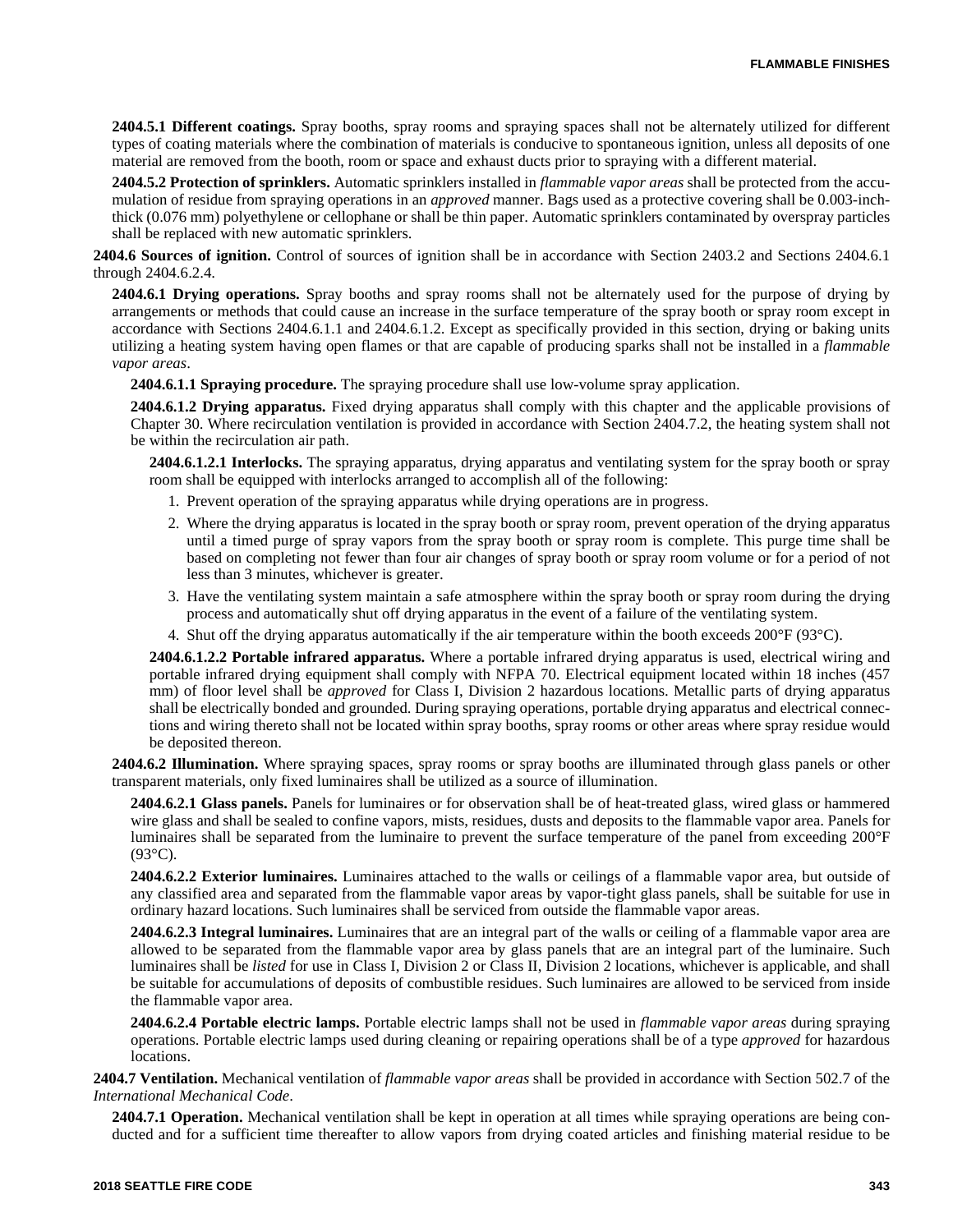exhausted. Spraying equipment shall be interlocked with the ventilation of the *flammable vapor areas* such that spraying operations cannot be conducted unless the ventilation system is in operation.

**2404.7.2 Recirculation.** Air exhausted from spraying operations shall not be recirculated.

#### **Exceptions:**

- 1. Air exhausted from spraying operations is allowed to be recirculated as makeup air for unmanned spray operations, provided that all of the following conditions exist:
	- 1.1. The solid particulate has been removed.
	- 1.2. The vapor concentration is less than 25 percent of the LFL.
	- 1.3. *Approved* equipment is used to monitor the vapor concentration.
	- 1.4. When the vapor concentration exceeds 25 percent of the LFL, both of the following shall occur:
		- 1.4.1. An alarm shall sound.
		- 1.4.2. Spray operations shall automatically shut down.
	- 1.5. In the event of shutdown of the vapor concentration monitor, 100 percent of the air volume specified in Section 510 of the *International Mechanical Code* is automatically exhausted.
- 2. Air exhausted from spraying operations is allowed to be recirculated as makeup air to manned spraying operations where all of the conditions provided in Exception 1 are included in the installation and documents have been prepared to show that the installation does not pose a life safety hazard to personnel inside the spray booth, spraying space or spray room.

**2404.7.3 Air velocity.** The ventilation system shall be designed, installed and maintained so that the flammable contaminants are diluted in noncontaminated air to maintain concentrations in the exhaust airflow below 25 percent of the contaminant's lower flammable limit (LFL). In addition, the spray booth shall be provided with mechanical ventilation so that the average air velocity through openings is in accordance with Sections 2404.7.3.1 and 2404.7.3.2.

**2404.7.3.1 Open-face or open-front spray booth.** For spray application operations conducted in an open-face or openfront spray booth, the ventilation system shall be designed, installed and maintained so that the average air velocity into the spray booth through all openings is not less than 100 feet per minute (0.51 m/s).

**Exception:** For fixed or automated electrostatic spray application equipment, the average air velocity into the spray booth through all openings shall be not less than 50 feet per minute (0.25 m/s).

**2404.7.3.2 Enclosed spray booth or spray room with openings for product conveyance.** For spray application operations conducted in an enclosed spray booth or spray room with openings for product conveyance, the ventilation system shall be designed, installed and maintained so that the average air velocity into the spray booth through openings is not less than 100 feet per minute (0.51 m/s).

#### **Exceptions:**

- 1. For fixed or automated electrostatic spray application equipment, the average air velocity into the spray booth through all openings shall be not less than 50 feet per minute (0.25 m/s).
- 2. Where methods are used to reduce cross drafts that can draw vapors and overspray through openings from the spray booth or spray room, the average air velocity into the spray booth or spray room shall be that necessary to capture and confine vapors and overspray to the spray booth or spray room.

**2404.7.4 Ventilation obstruction.** Articles being sprayed shall be positioned in a manner that does not obstruct collection of overspray.

**2404.7.5 Independent ducts.** Each spray booth and spray room shall have an independent exhaust duct system discharging to the outside.

#### **Exceptions:**

- 1. Multiple spray booths having a combined frontal area of 18 square feet  $(1.67 \text{ m}^2)$  or less are allowed to have a common exhaust where identical spray finishing material is used in each booth. If more than one fan serves one booth, fans shall be interconnected such that all fans will operate simultaneously.
- 2. Where treatment of exhaust is necessary for air pollution control or for energy conservation, ducts shall be allowed to be manifolded if all of the following conditions are met:
	- 2.1. The sprayed materials used are compatible and will not react or cause ignition of the residue in the ducts.
	- 2.2. Nitrocellulose-based finishing material shall not be used.
	- 2.3. A filtering system shall be provided to reduce the amount of overspray carried into the duct manifold.
	- 2.4. Automatic sprinkler protection shall be provided at the junction of each booth exhaust with the manifold, in addition to the protection required by this chapter.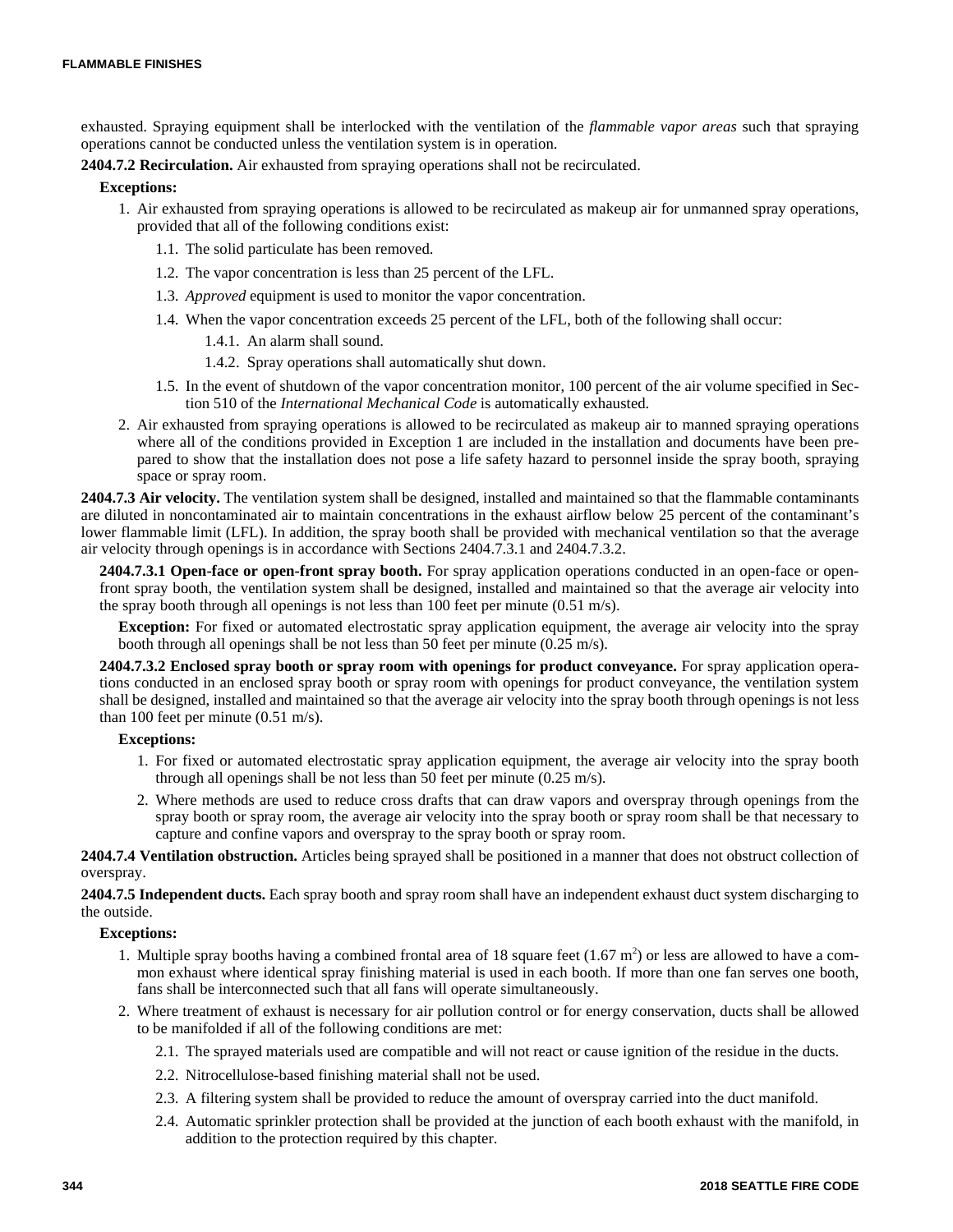**2404.7.6 Termination point.** The termination point for exhaust ducts discharging to the atmosphere shall be not less than the following distances:

- 1. Ducts conveying explosive or flammable vapors, fumes or dusts: 30 feet (9144 mm) from the *lot line*; 10 feet (3048 mm) from openings into the building; 6 feet (1829 mm) from exterior walls and roofs; 30 feet (9144 mm) from combustible walls or openings into the building that are in the direction of the exhaust discharge; 10 feet (3048 mm) above adjoining grade.
- 2. Other product-conveying outlets: 10 feet (3048 mm) from the *lot line*; 3 feet (914 mm) from exterior walls and roofs; 10 feet (3048 mm) from openings into the building; 10 feet (3048 mm) above adjoining grade.

**2404.7.7 Fan motors and belts.** Electric motors driving exhaust fans shall not be placed inside booths or ducts. Fan rotating elements shall be nonferrous or nonsparking or the casing shall consist of, or be lined with, such material. Belts shall not enter the duct or booth unless the belt and pulley within the duct are tightly enclosed.

**2404.7.8 Filters.** Air intake filters that are part of a wall or ceiling assembly shall be *listed* as Class I or II in accordance with UL 900. Exhaust filters shall be required.

**2404.7.8.1 Supports.** Supports and holders for filters shall be constructed of noncombustible materials.

**2404.7.8.2 Attachment.** Overspray collection filters shall be readily removable and able to be accessed for cleaning or replacement.

**2404.7.8.3 Maintaining air velocity.** Visible gauges, audible alarms or pressure-activated devices shall be installed to indicate or ensure that the required air velocity is maintained.

**2404.7.8.4 Filter rolls.** Spray booths equipped with a filter roll that is automatically advanced when the air velocity is reduced to less than 100 feet per minute (0.51 m/s) shall be arranged to shut down the spraying operation if the filter roll fails to advance automatically.

**2404.7.8.5 Filter disposal.** Discarded filter pads shall be immediately removed to a safe, detached location or placed in a noncombustible container with a tight-fitting lid and disposed of properly.

**2404.7.8.6 Spontaneous ignition.** Spray booths using dry filters shall not be used for spraying materials that are highly susceptible to spontaneous heating and ignition. Filters shall be changed prior to spraying materials that could react with other materials previously collected. An example of a potentially reactive combination includes lacquer when combined with varnishes, stains or primers.

**2404.7.8.7 Waterwash spray booths.** Waterwash spray booths shall be of an *approved* design so as to prevent excessive accumulation of deposits in ducts and residue at duct outlets. Such booths shall be arranged so that air and overspray are drawn through a continuously flowing water curtain before entering an exhaust duct to the building exterior.

**2404.8 Interlocks.** Interlocks for spray application finishes shall be in accordance with Sections 2404.8.1 through 2404.8.2.

**2404.8.1 Automated spray application operations.** Where protecting automated spray application operations, automatic fire-extinguishing systems shall be equipped with an *approved* interlock feature that will, upon discharge of the system, automatically stop the spraying operations and workpiece conveyors into and out of the flammable vapor areas. Where the building is equipped with a fire alarm system, discharge of the automatic fire-extinguishing system shall also activate the building alarm notification appliances.

**2404.8.1.1 Alarm station.** A manual fire alarm and emergency system shutdown station shall be installed to serve each flammable vapor area. When activated, the station shall accomplish the functions indicated in Section 2404.8.1.

**2404.8.1.2 Alarm station location.** Not less than one manual fire alarm and emergency system shutdown station shall be provided with *ready access* for operating personnel. Where access to this station is likely to involve exposure to danger, an additional station shall be located adjacent to an *exit* from the area.

**2404.8.2 Ventilation interlock prohibited.** Air makeup and flammable vapor area exhaust systems shall not be interlocked with the fire alarm system and shall remain in operation during a fire alarm condition.

**Exception:** Where the type of fire-extinguishing system used requires such ventilation to be discontinued, air makeup and exhaust systems shall shut down and dampers shall close.

**2404.9 Limited spraying spaces.** Limited spraying spaces shall comply with Sections 2404.9.1 through 2404.9.4.

**2404.9.1 Job size.** The aggregate surface area to be sprayed shall not exceed 9 square feet  $(0.84 \text{ m}^2)$ .

**2404.9.2 Frequency.** Spraying operations shall not be of a continuous nature.

**[S] 2404.9.3 Ventilation.** ((Positive mechanical)) Mechanical ventilation providing not fewer than six complete air changes per hour shall be installed. Such system shall meet the requirements of this code for handling flammable vapor areas. Explosion venting is not required.

**2404.9.4 Electrical wiring.** Electrical wiring within 10 feet (3048 mm) of the floor and 20 feet (6096 mm) horizontally of the limited spraying space shall be designed for Class I, Division 2 locations in accordance with NFPA 70.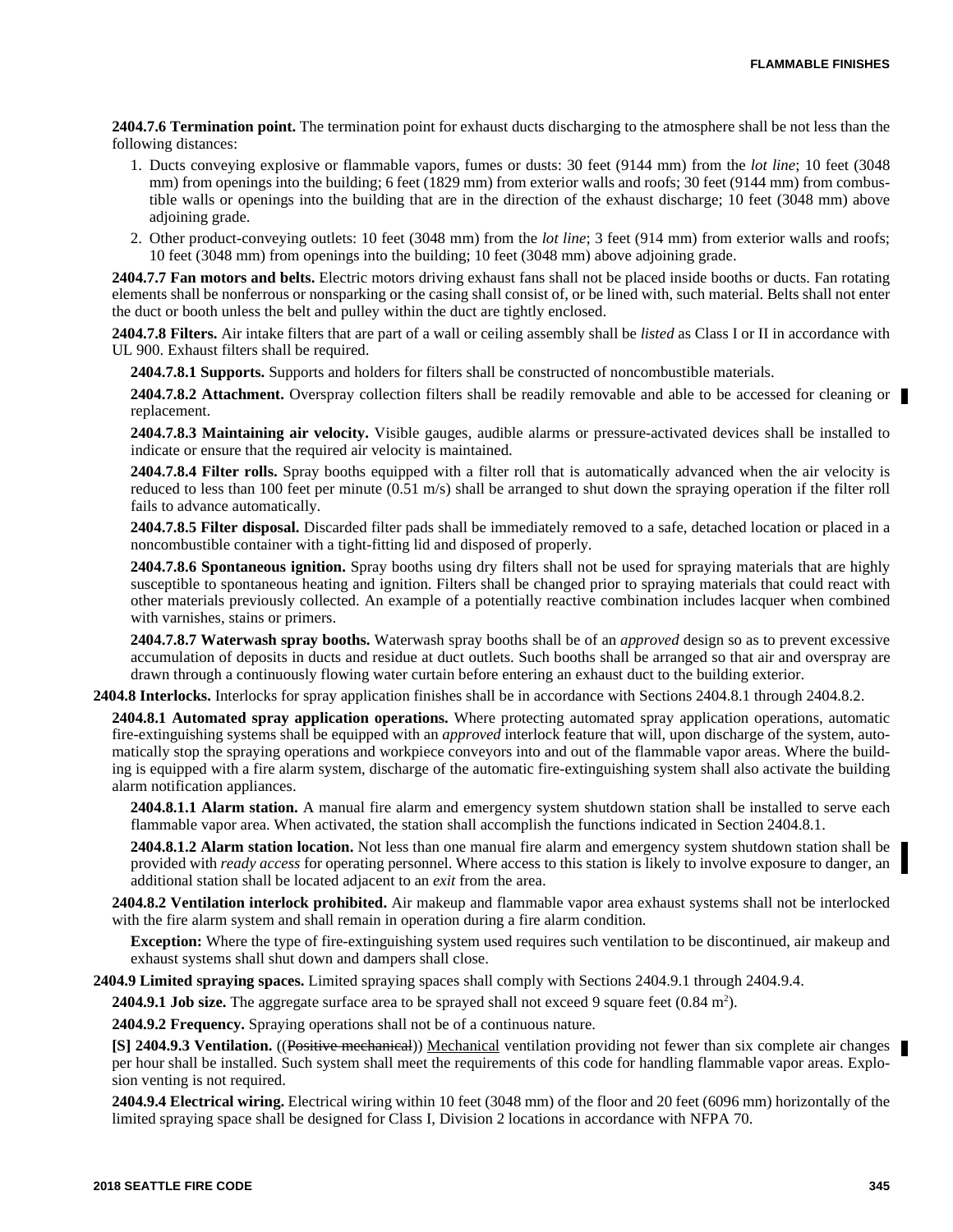#### **SECTION 2405 DIPPING OPERATIONS**

**2405.1 General.** *Dip-tank* operations shall comply with the requirements of Section 2403 and Sections 2405.2 through 2405.11.

**2405.2 Location of dip-tank operations.** Dip-tank operations conducted in buildings used for Group A, I or R occupancies shall be located in a room designed for that purpose, equipped with an *approved automatic sprinkler system* and separated vertically and horizontally from other areas in accordance with the *International Building Code*.

**2405.3 Construction of dip tanks.** Dip tanks shall be constructed in accordance with Sections 2405.3.1 through 2405.3.4.3 and NFPA 34. Dip tanks, including drain boards, shall be constructed of noncombustible material and their supports shall be of heavy metal, reinforced concrete or masonry.

**2405.3.1 Overflow.** Dip tanks greater than 150 gallons (568 L) in capacity or 10 square feet  $(0.93 \text{ m}^2)$  in liquid surface area shall be equipped with a trapped overflow pipe leading to an *approved* location outside the building. The bottom of the overflow connection shall be not less than 6 inches (152 mm) below the top of the tank.

**2405.3.2 Bottom drains.** Dip tanks greater than 500 gallons (1893 L) in liquid capacity shall be equipped with bottom drains that are arranged to automatically and manually drain the tank quickly in the event of a fire unless the viscosity of the liquid at normal atmospheric temperature makes this impractical. Access to the manual operation shall be from a safe location. Where gravity flow is not practicable, automatic pumps shall be provided. Such drains shall be trapped and discharged to a closed, vented salvage tank or to an *approved* outside location.

**Exception:** Dip tanks containing Class IIIB *combustible liquids* where the liquids are not heated above room temperature and the process area is protected by automatic sprinklers.

**2405.3.3 Dipping liquid temperature control.** Protection against the accumulation of vapors, self-ignition and excessively high temperatures shall be provided for dipping liquids that are heated directly or heated by the surfaces of the object being dipped.

**2405.3.4 Dip-tank covers.** Dip-tank covers allowed by Section 2405.4.1 shall be capable of manual operation and shall be automatic closing by *approved* automatic-closing devices designed to operate in the event of a fire.

**2405.3.4.1 Construction.** Covers shall be constructed of noncombustible material or be of a tin-clad type with enclosing metal applied with locked joints.

**2405.3.4.2 Supports.** Chain or wire rope shall be utilized for cover supports or operating mechanisms.

**2405.3.4.3 Closed covers.** Covers shall be kept closed when tanks are not in use.

**2405.4 Fire protection.** Dip-tank operations shall be protected in accordance with Sections 2405.4.1 through 2405.4.2.

**2405.4.1 Fixed fire-extinguishing equipment.** An *approved* automatic fire-extinguishing system or dip-tank cover in accordance with Section 2405.3.4 shall be provided for the following dip tanks:

- 1. Dip tanks less than 150 gallons (568 L) in capacity or 10 square feet (0.93 m<sup>2</sup>) in liquid surface area.
- 2. Dip tanks containing a liquid with a *flash point* below 110°F (43°C) used in such manner that the liquid temperature could equal or be greater than its *flash point* from artificial or natural causes, and having both a capacity of more than 10 gallons (37.9 L) and a liquid surface area of more than 4 square feet (0.37 m<sup>2</sup>).

**2405.4.1.1 Fire-extinguishing system.** An *approved automatic fire-extinguishing system* shall be provided for *dip tanks* with a 150-gallon (568 L) or more capacity or 10 square feet (0.93  $m<sup>2</sup>$ ) or larger in a liquid surface area. Fire-extinguishing system design shall be in accordance with NFPA 34.

**2405.4.2 Portable fire extinguishers.** Areas in the vicinity of dip tanks shall be provided with portable fire extinguishers complying with Section 906 and suitable for flammable and combustible liquid fires as specified for extra (high) hazard occupancies.

**2405.5 Housekeeping, maintenance and storage of hazardous materials.** Housekeeping, maintenance, storage and use of hazardous materials shall be in accordance with Sections 2403.3 and 2403.4.

**2405.6 Sources of ignition.** Control of sources of ignition shall be in accordance with Section 2403.2.

**2405.7 Ventilation of flammable vapor areas.** Flammable vapor areas shall be provided with mechanical ventilation adequate to prevent the dangerous accumulation of vapors. Required ventilation systems shall be arranged such that the failure of any ventilating fan shall automatically stop the dipping conveyor system.

**2405.8 Conveyor interlock.** Dip tanks utilizing a conveyor system shall be arranged such that in the event of a fire, the conveyor system shall automatically cease motion and the required tank bottom drains shall open.

**2405.9 Hardening and tempering tanks.** Hardening and tempering tanks shall comply with Sections 2405.3 through 2405.3.3, 2405.4.2 and 2405.8, but shall be exempt from other provisions of Section 2405.

**2405.9.1 Location.** Tanks shall be located as far as practical from furnaces and shall not be located on or near combustible floors.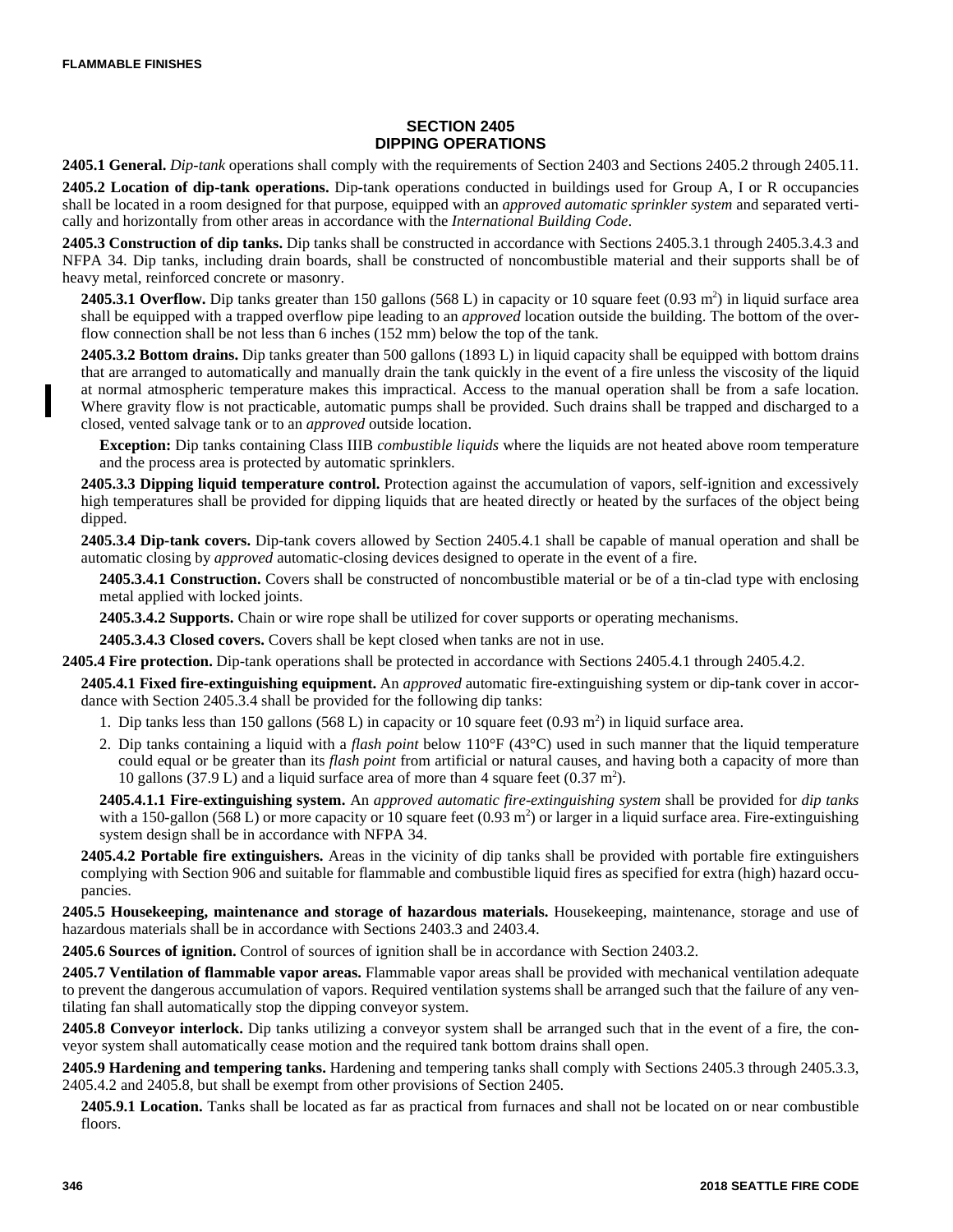**2405.9.2 Hoods.** Tanks shall be provided with a noncombustible hood and vent or other *approved* venting means, terminating outside of the structure to serve as a vent in case of a fire. Such vent ducts shall be treated as flues and proper clearances shall be maintained from combustible materials.

**2405.9.3 Alarms.** Tanks shall be equipped with a high-temperature limit switch arranged to sound an alarm when the temperature of the quenching medium reaches 50°F (10°C) below the *flash point*.

**2405.9.4 Fire protection.** Hardening and tempering tanks greater than 500 gallons (1893 L) in capacity or 25 square feet (2.3 m<sup>2</sup> ) in liquid surface area shall be protected by an *approved automatic fire-extinguishing system* complying with Chapter 9.

**2405.9.5 Use of air pressure.** Air under pressure shall not be used to fill or agitate oil in tanks.

**2405.10 Flow-coating operations.** Flow-coating operations shall comply with the requirements for dip tanks. The area of the sump and any areas on which paint flows shall be considered to be the area of a dip tank.

**2405.10.1 Paint supply.** Paint shall be supplied by a gravity tank not exceeding 10 gallons (38 L) in capacity or by direct low-pressure pumps arranged to shut down automatically in case of a fire by means of *approved* heat-actuated devices.

**2405.11 Roll-coating operations.** Roll-coating operations shall comply with Section 2405.10. In roll-coating operations utilizing flammable or *combustible liquids*, sparks from static electricity shall be prevented by electrically bonding and grounding all metallic rotating and other parts of machinery and equipment and by the installation of static collectors, or by maintaining a conductive atmosphere such as a high relative humidity.

#### **SECTION 2406 POWDER COATING**

**2406.1 General.** Operations using finely ground particles of protective finishing material applied in dry powder form by a fluidized bed, an electrostatic fluidized bed, powder spray guns or electrostatic powder spray guns shall comply with Sections 2406.2 through 2406.7. In addition, Section 2407 shall apply to fixed electrostatic equipment used in powder coating operations.

**2406.2 Location.** Powder coating operations shall be conducted in enclosed powder coating rooms, enclosed powder coating facilities that are ventilated or ventilated spray booths.

**2406.3 Construction of powder coating rooms and booths.** Powder coating rooms shall be constructed of noncombustible materials. Spray booths shall be constructed in accordance with Section 2404.3.3.

**Exception:** *Listed* spray-booth assemblies that are constructed of other materials shall be allowed.

**2406.4 Fire protection.** Areas used for powder coating shall be protected by an *approved* automatic fire-extinguishing system complying with Chapter 9.

**2406.4.1 Additional protection for fixed systems.** Automated powder application equipment shall be protected by the installation of an *approved*, supervised flame detection apparatus that shall react to the presence of flame within 0.5 second and shall accomplish all of the following:

- 1. Shutting down of energy supplies (electrical and compressed air) to conveyor, ventilation, application, transfer and powder collection equipment.
- 2. Closing of segregation dampers in associated ductwork to interrupt airflow from application equipment to powder collectors.
- 3. Activation of an alarm that is audible throughout the powder coating room or booth.

**2406.4.2 Fire extinguishers.** Portable fire extinguishers complying with Section 906 shall be provided for areas used for powder coating in accordance with the requirements for an extra-hazard occupancy.

**2406.5 Operation and maintenance.** Powder coating areas shall be kept free from the accumulation of powder coating dusts, including horizontal surfaces such as ledges, beams, pipes, hoods, booths and floors.

**2406.5.1 Cleaning.** Surfaces shall be cleaned in such a manner so as to avoid scattering dusts to other places or creating dust clouds. Vacuum sweeping equipment shall be of a type *approved* for use in hazardous locations.

**2406.6 Sources of ignition.** Control of sources of ignition shall be in accordance with Section 2403.2 and Sections 2406.6.1 through 2406.6.4.

**2406.6.1 Drying, curing and fusion equipment.** Drying, curing and fusion equipment shall comply with Chapter 30.

**2406.6.2 Spark-producing metals.** Iron or spark-producing metals shall be prevented from being introduced into the powders being applied by magnetic separators, filter-type separators or by other *approved* means.

**2406.6.3 Preheated parts.** When parts are heated prior to coating, the temperature of the parts shall not exceed the ignition temperature of the powder to be used.

**2406.6.4 Grounding and bonding.** Precautions shall be taken to minimize the possibility of ignition by static electrical sparks through static bonding and grounding, where possible, of powder transport, application and recovery equipment.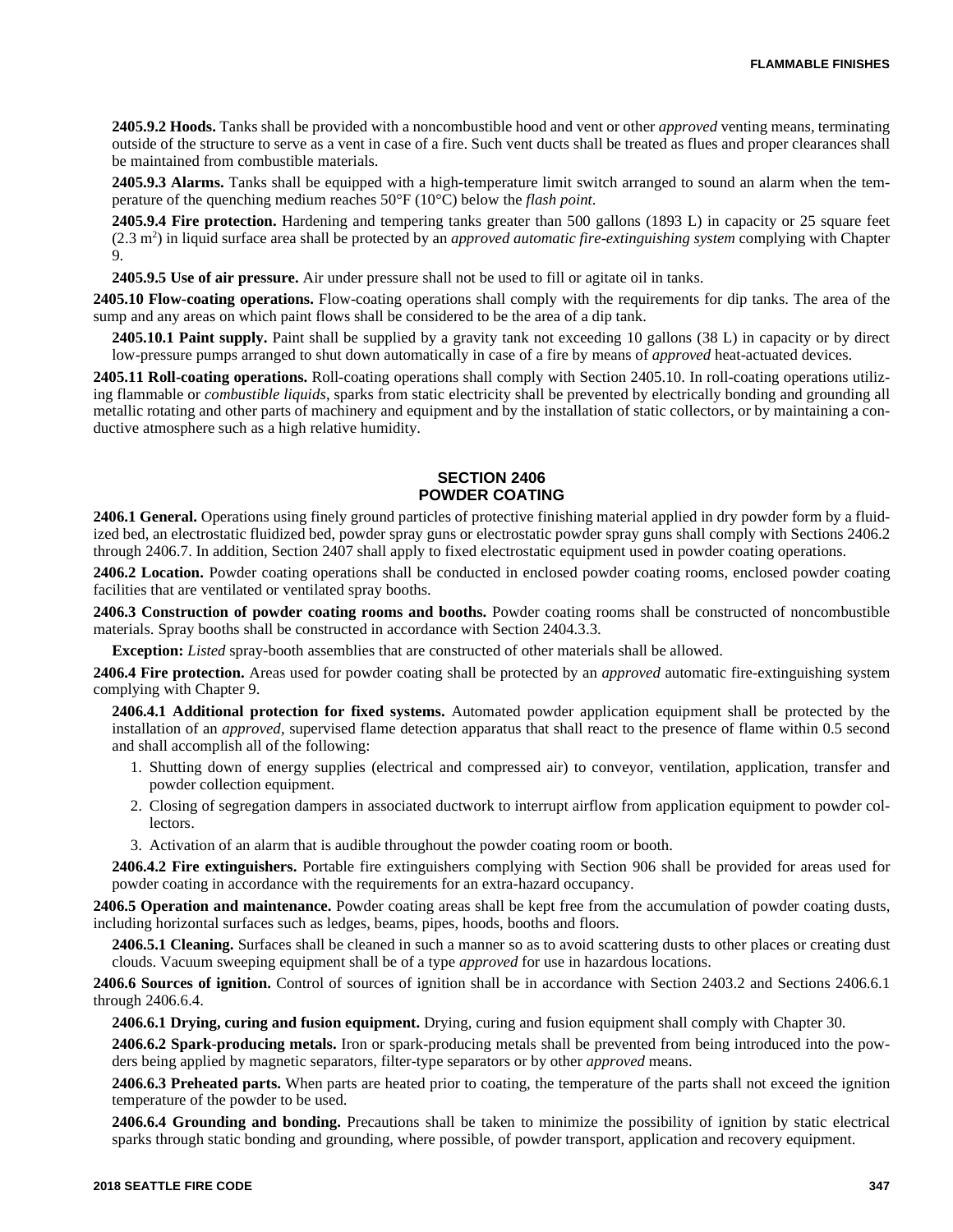**2406.7 Ventilation.** Exhaust ventilation shall be sufficient to maintain the atmosphere below one-half the minimum *explosive* concentration for the material being applied. Nondeposited, air-suspended powders shall be removed through exhaust ducts to the powder recovery system.

## **SECTION 2407 ELECTROSTATIC APPARATUS**

**2407.1 General.** Electrostatic apparatus and devices used in connection with paint-spraying and paint-*detearing* operations shall be of an *approved* type.

**2407.2 Location and clear space.** A space of not less than twice the sparking distance shall be maintained between goods being painted or *deteared* and electrodes, electrostatic atomizing heads or conductors. A sign stating the sparking distance shall be conspicuously posted near the assembly.

**Exception:** Portable electrostatic paint-spraying apparatus *listed* for use in Class I, Division 1, locations.

**2407.3 Construction of equipment.** Electrodes and electrostatic atomizing heads shall be of *approved* construction, rigidly supported in permanent locations and effectively insulated from ground. Insulators shall be nonporous and noncombustible.

**Exception:** Portable electrostatic paint-spraying apparatus *listed* for use in Class I, Division 1, locations.

**2407.3.1 Barriers.** Booths, fencing, railings or guards shall be placed about the equipment such that either by their location or character, or both, isolation of the process is maintained from plant storage and personnel. Railings, fencing and guards shall be of conductive material, adequately grounded, and not less than 5 feet (1524 mm) from processing equipment.

**Exception:** Portable electrostatic paint-spraying apparatus *listed* for use in Class I, Division 1, locations.

**2407.4 Fire protection.** Areas used for electrostatic spray finishing with fixed equipment shall be protected with an *approved automatic fire-extinguishing system* complying with Chapter 9 and Section 2407.4.1.

**2407.4.1 Protection for automated liquid electrostatic spray application equipment.** Automated liquid electrostatic spray application equipment shall be protected by the installation of an *approved*, supervised flame detection apparatus that shall, in the event of ignition, react to the presence of flame within 0.5 second and shall accomplish all of the following:

- 1. Activation of a local alarm in the vicinity of the spraying operation and activation of the building alarm system, if such a system is provided.
- 2. Shutting down of the coating material delivery system.
- 3. Termination of all spray application operations.
- 4. Stopping of conveyors into and out of the flammable vapor areas.
- 5. Disconnection of power to the high-voltage elements in the flammable vapor areas and disconnection of power to the system.

**2407.5 Housekeeping, maintenance and storage of hazardous materials.** Housekeeping, maintenance, storage and use of hazardous materials shall be in accordance with Sections 2403.3, 2403.4 and Sections 2407.5.1 and 2407.5.2.

**2407.5.1 Maintenance.** Insulators shall be kept clean and dry. Drip plates and screens subject to paint deposits shall be removable and taken to a safe place for cleaning. Grounds and bonding means for the paint-spraying apparatus and all associated equipment shall be periodically cleaned and maintained free of overspray.

**2407.5.2 Signs.** Signs shall be posted to provide the following information:

- 1. Designate the process zone as dangerous with respect to fire and accident.
- 2. Identify the grounding requirements for all electrically conductive objects in the flammable vapor area, including persons.
- 3. Restrict access to qualified personnel only.

**2407.6 Sources of ignition.** Transformers, power packs, control apparatus and all other electrical portions of the equipment, except high-voltage grids and electrostatic atomizing heads and connections, shall be located outside of the *flammable vapor areas* or shall comply with Section 2403.2.

**2407.7 Ventilation.** The flammable vapor area shall be ventilated in accordance with Section 2404.7.

**2407.8 Emergency shutdown.** Electrostatic apparatus shall be equipped with automatic controls operating without time delay to disconnect the power supply to the high-voltage transformer and signal the operator under any of the following conditions:

- 1. Stoppage of ventilating fans or failure of ventilating equipment from any cause.
- 2. Stoppage of the conveyor carrying articles past the high-voltage grid.
- 3. Occurrence of a ground or an imminent ground at any point of the high-voltage system.
- 4. Reduction of clearance below that required in Section 2407.2.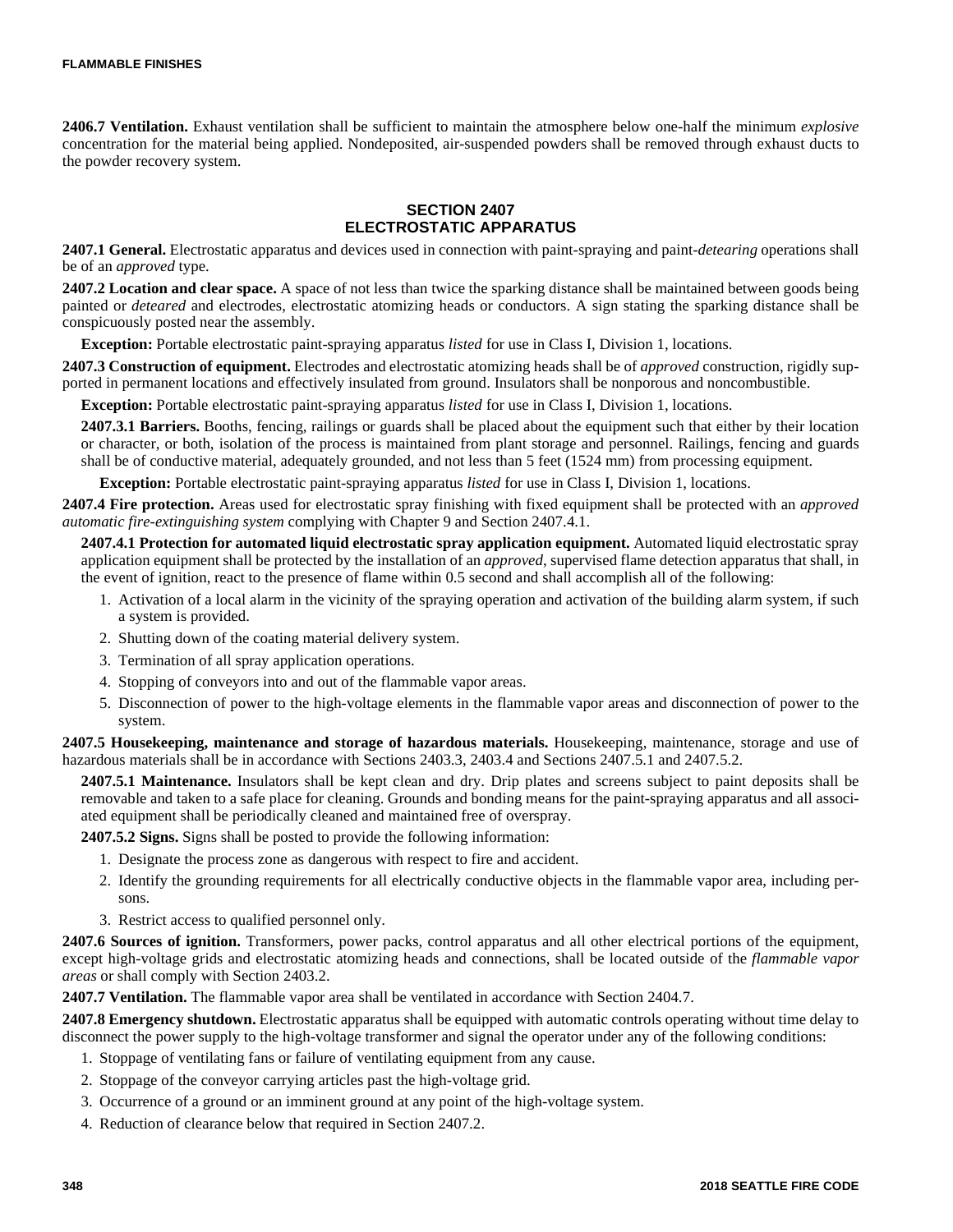**2407.9 Ventilation interlock.** Hand electrostatic equipment shall be interlocked with the ventilation system for the spraying area so that the equipment cannot be operated unless the ventilating system is in operation.

#### **SECTION 2408 ORGANIC PEROXIDES AND DUAL-COMPONENT COATINGS**

**2408.1 General.** Spraying operations involving the use of organic peroxides and other dual-component coatings shall be in accordance with the requirements of Section 2403 and Sections 2408.2 through 2408.5.

**2408.2 Use of organic peroxide coatings.** Spraying operations involving the use of organic peroxides and other dual-component coatings shall be conducted in *approved* sprinklered spray booths complying with Section 2404.3.3.

**2408.3 Equipment.** Spray guns and related handling equipment used with organic peroxides shall be of a type manufactured for such use.

**2408.3.1 Pressure tanks.** Separate pressure vessels and inserts specifically for the application shall be used for the resin and for the organic peroxide, and shall not be interchanged. Organic peroxide pressure tank inserts shall be constructed of stainless steel or polyethylene.

**2408.4 Housekeeping, maintenance, storage and use of hazardous materials.** Housekeeping, maintenance, storage and use of hazardous materials shall be in accordance with Sections 2403.3 and 2403.4 and Sections 2408.4.1 through 2408.4.7.

**2408.4.1 Contamination prevention.** Organic peroxide initiators shall not be contaminated with foreign substances.

**2408.4.2 Spilled material.** Spilled organic peroxides shall be promptly removed and any residue thereof promptly eliminated. Spilled material absorbed by using a noncombustible absorbent shall be promptly disposed of in accordance with the manufacturer's recommendation.

**2408.4.3 Residue control.** Materials shall not be contaminated by dusts and overspray residues resulting from the sanding or spraying of finishing materials containing organic peroxides.

**2408.4.4 Handling.** Handling of organic peroxides shall be conducted in a manner that avoids shock and friction that produces decomposition and violent reaction hazards.

**2408.4.5 Mixing.** Organic peroxides shall not be mixed directly with accelerators or promoters.

**2408.4.6 Personnel qualifications.** Personnel working with organic peroxides and dual-component coatings shall be specifically trained to work with these materials.

**2408.4.7 Storage.** The storage of organic peroxides shall comply with Chapter 62.

**2408.5 Sources of ignition.** Only nonsparking tools shall be used in areas where organic peroxides are stored, mixed or applied.

# **SECTION 2409**

# **INDOOR MANUFACTURING OF REINFORCED PLASTICS**

**2409.1 General.** Indoor manufacturing processes involving spray or hand application of reinforced plastics and using more than 5 gallons (19 L) of resin in a 24-hour period shall be in accordance with Sections 2409.2 through 2409.6.1.

**2409.2 Resin application equipment.** Equipment used for spray application of resin shall be installed and used in accordance with Section 2408 and Sections 2409.3 through 2409.6.1.

**2409.3 Fire protection.** Resin application areas shall be protected by an *automatic sprinkler system.* The sprinkler system design shall be not less than that required for Ordinary Hazard, Group 2, with a minimum design area of 3,000 square feet  $(279 \text{ m}^2)$ . Where the materials or storage arrangements are required by other regulations to be provided with a higher level of sprinkler system protection, the higher level of sprinkler system protection shall be provided.

**2409.4 Housekeeping, maintenance, storage and use of hazardous materials.** Housekeeping, maintenance, storage and use of hazardous materials shall be in accordance with Sections 2403.3 and 2403.4 and Sections 2409.4.1 through 2409.4.3.

**2409.4.1 Handling of excess catalyzed resin.** A noncombustible, open-top container shall be provided for disposal of excess catalyzed resin. Excess catalyzed resin shall be drained into the container while still in the liquid state. Enough water shall be provided in the container to maintain a minimum 2-inch (51 mm) water layer over the contained resin.

**2409.4.2 Control of overchop.** In areas where chopper guns are used, exposed wall and floor surfaces shall be covered with paper, polyethylene film or other *approved* material to allow for removal of overchop. Overchop shall be allowed to cure for not less than 4 hours prior to removal.

**2409.4.2.1 Disposal.** Following removal, used wall and floor covering materials required by Section 2409.4.2 shall be placed in a noncombustible container and removed from the facility.

**2409.4.3 Storage and use of hazardous materials.** Storage and use of organic peroxides shall be in accordance with Section 2408 and Chapter 62. Storage and use of flammable and *combustible liquids* shall be in accordance with Chapter 57. Storage and use of unstable (reactive) materials shall be in accordance with Chapter 66.